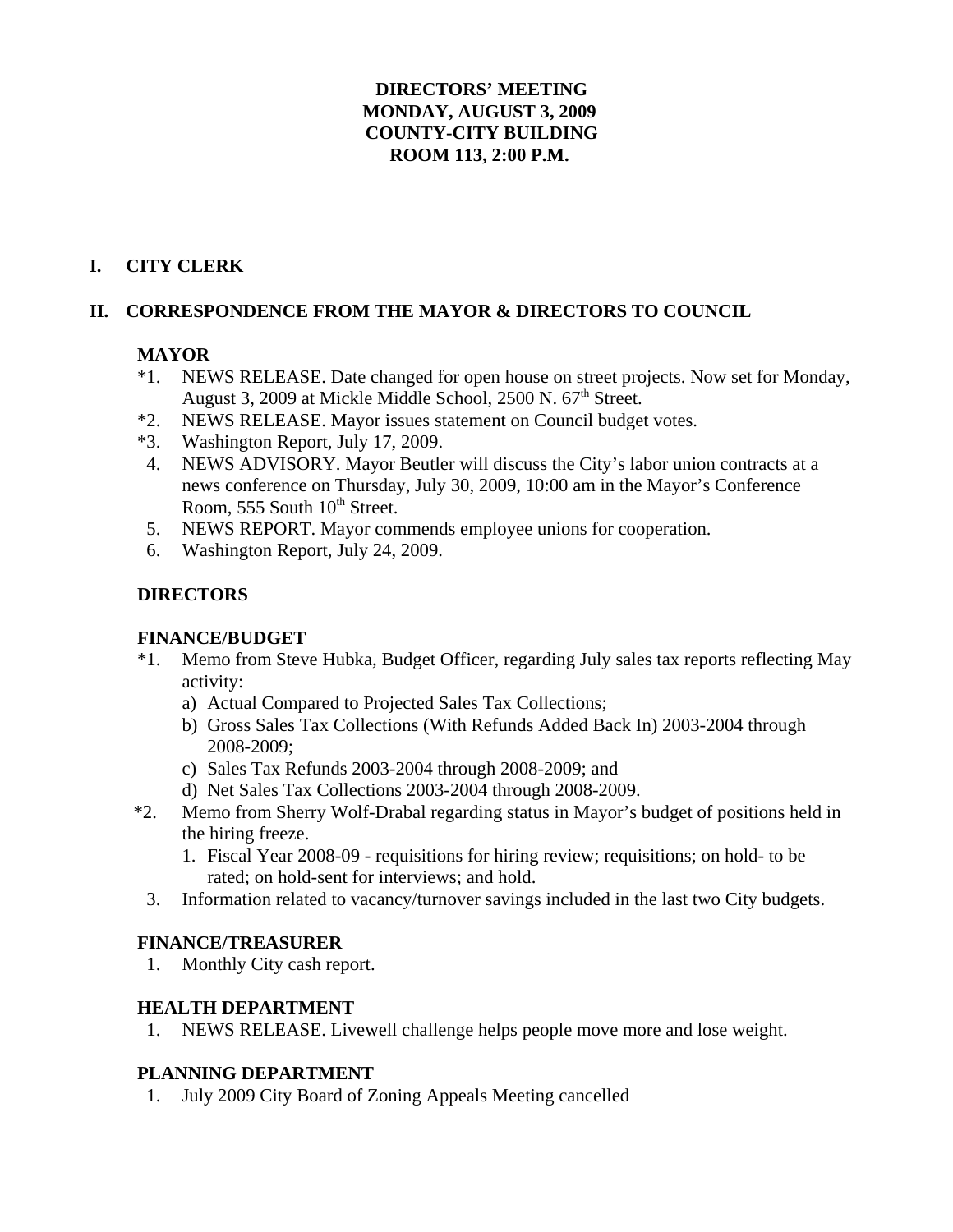### **PUBLIC WORKS/STAR TRAN**

 1. Letter to Ms. Jean Ford from Larry Worth, Transit Manager, thanking her for correspondence describing the exemplary performances of several StarTran staff. (Ms. Ford's letter is attached and also listed under Miscellaneous #20) (Council Members received individual copies of Director Worth's letter on July 28, 2009)

# **URBAN DEVELOPMENT**

1. Memorandum from Urban Development Director, David Landis, regarding 2240 Q Street. (Distributed to Council Members before the meeting on July 27, 2009)

# **III. COUNCIL RFI'S & CITIZENS CORRESPONDENCE TO INDIVIDUAL COUNCIL MEMBERS**

# **JON CAMP**

- \*1. Letter and article from Rosina Paolini. Do not charge an admission fee to the Pioneer Nature Center.
- \*2. Reply to Ty Westover in regards to his email on the proposed telecom tax.
- \*3. Request to Greg MacLean, Public Works & Utilities Director RE:  $9<sup>th</sup>$  and Harrison Traffic Warning Device. (RFI #90 - 07-22-09)
- \*4. Request to Mike Lang, Economic Development Coordinator, and Fred Hoke, Building and Safety Department Director, on research done to investigate Development Service Centers in other cities.
- \*5. Correspondence to Lynn Johnson, Parks and Rec Director, and Steve Hubka, Budget Officer, regarding the Crawford Trust.
- \*6. Correspondence to John Cripe, Classification and Compensation Manager, regarding matrix for union contracts, and reply from John Cripe.
- 7. Message from Bryan VanDeun. No Phone Tax. Put the savings policy back.
- 8. Correspondence from, and reply to, Tom Hanthorn, concerning the telecom occupation tax.
- 9. Email from Kent Peterson. Just because there is a revenue shortfall from year to year the response cannot be to raise taxes.
- 10. Email from Jon Camp to Mayor Chris Beutler asking if his name has been sent to the City Council for approval to continue service as a Public Building Commission representative.
- 11. Correspondence to Fire Chief Ford from Councilman Camp regarding ambulance rate increases and LRF call breakdown.
- 12. Councilman Camp's email to City Council regarding the letter of support for LES Smart Grid Application with correspondence from Lincoln Electric System and Councilman Emery.
- 13. Email to Sherrie A. Meints with questions on the proposed ambulance rate increases.

# **JONATHAN COOK**

- \*1. Correspondence from Sue and Ron Samson regarding not charging fees for the Pioneers Park Nature Center with possible funding ideas and a thank you for supporting the neighborhood libraries and swimming pools.
- 2. Two letters from Keith Herbster, and copy of JP Lauterbach letter, concerning the new pool area at the Cooper YMCA.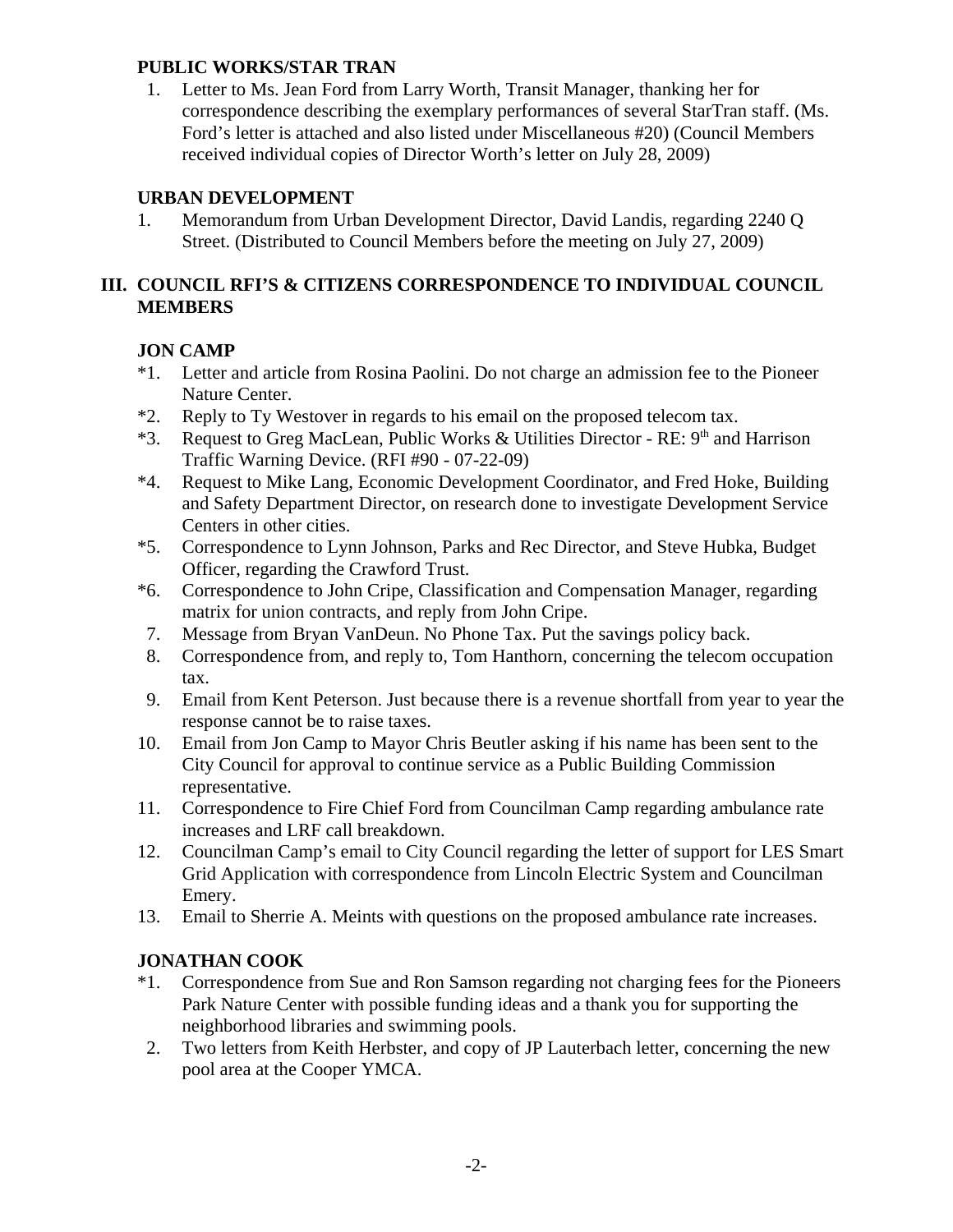# **DOUG EMERY**

 1. Email from Gene Herzberg. Do not do the telecom tax increase. Cut spending and don't raise taxes.

## **IV. CORRESPONDENCE FROM CITIZENS TO COUNCIL**

- <sup>\*1</sup>. Email from Sherm Bastron on being charged an Occupation Tas at the North 48<sup>th</sup> Street transfer station.
- \*2. Email from Emily Levine. Saddened by recent proposal to begin charging to enter the Chet Ager Nature Center at Pioneer Park.
- 3. Email from Dennis Spickelmeier. Spending money to replace one of the newest roads in Lincoln, West Van Dorn Street, when we need a true bypass around Lincoln.
- 4. Correspondence from Jeff Hebb. Eliminate the telecom tax increase and continue the vacancy budgeting.
- 5. Email from Mike Friend regarding the cell phone tax.
- 6. Email from Bill Budler urging Council not to increase the telecom tax.
- 7. Email from Mark Bronder, on vacancy savings and tax. Find a middle ground and reduce the proposed increase.
- 8. Correspondence from Renee Tewes. Now is a poor time to increase taxes on businesses.
- 9. Email from Betty Cummings. Agree with LIBA's solution of eliminating the tax increase and continue vacancy budgeting.
- 10. Email from Luke Mitchell. Continue using vacancy budgeting and eliminate the telecom tax increase.
- 11. Email from Mary Jo Bousek. Do not add another tax to our telephone bills, or any other asset. Use the personal vacancy savings.
- 12. Jodi Delozier email. Urge Council to make reductions within the budget before considering any tax increases.
- 13. Email from Deb Bell regarding the proposed telecom tax increase. There are other ways to pay our obligations rather than increasing taxes.
- 14. Email from Monte Froehlich. Seriously consider using the vacancy savings and not increasing taxes.
- 15. Jim Johnson email. Against telecom tax increase, follow the job vacancy policy.
- 16. Email from Carolyn Groth. Do not vote for the Mayor's proposed cell/land line phone tax increase.
- 17. Email from Jeff Sneller. No phone tax increase.
- 18. Email from Kent Thompson. Consider tax decreases. Prioritize services by greatest need.
- 19. Karissa Vieth email. Use the vacancy savings instead of raising taxes.
- 20. Letter from Jean Ford thanking Star Tran and all who put great efforts into helping make city transportation such an effective viable source for those who need, rely, and prefer, the bus system.
- 21. Email from Marge Schlitt. Disturbed about possibly paying an entry fee to the Pioneer Park Nature Center.
- 22. Email from Terry Kreifels. Consider removing the increased taxes on telecom services proposed in the mayors new budget. Construction is already struggling due to impact fees we have implemented in recent years.
- 23. Email from Roy Christensen. Use common sense and use the vacancy accounting method. No more tax increases.
- 24. Email from Nancy Muehling. Eliminate the new tax on our phone/call bills. Urge using the vacancy budgeting.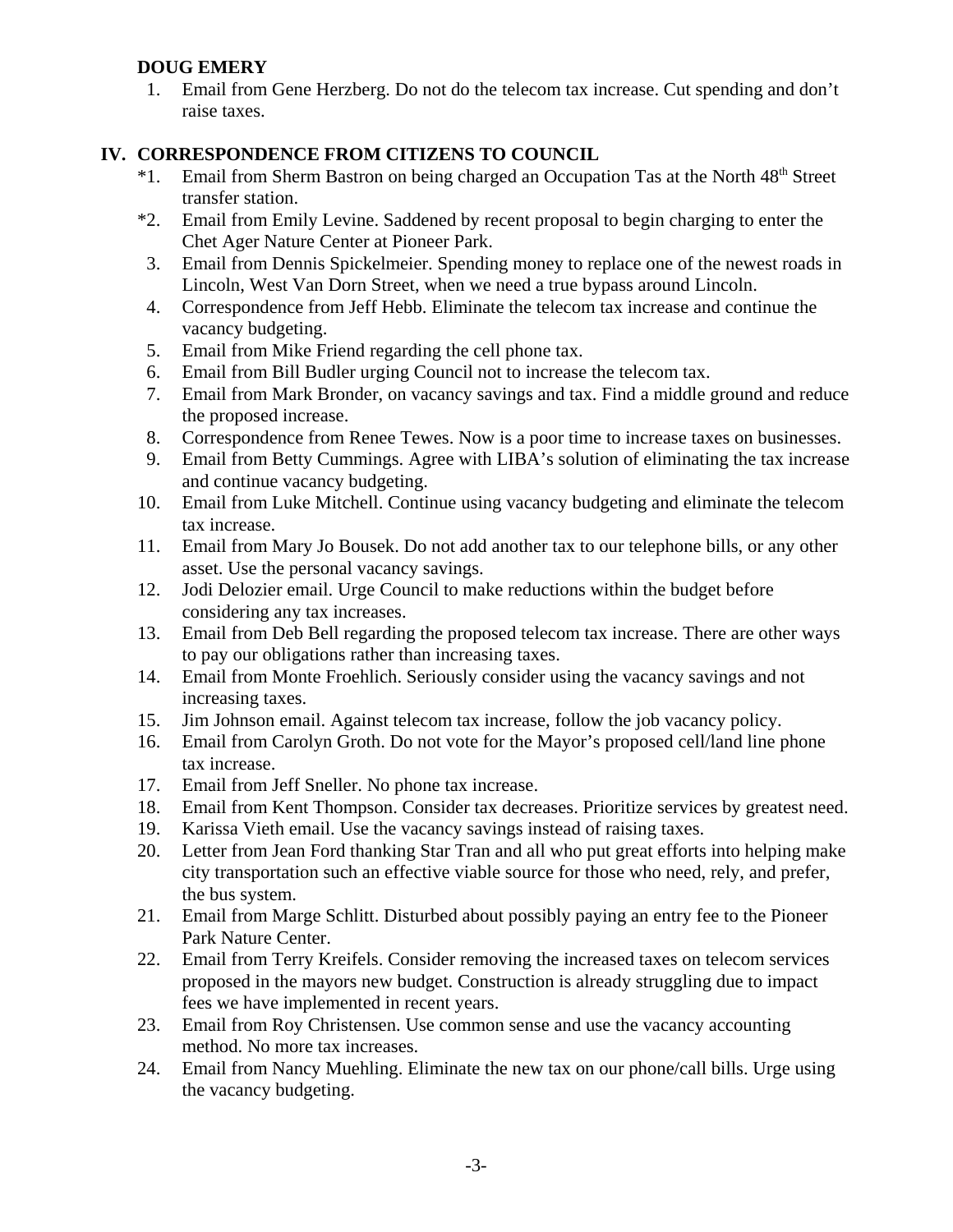- 25. InterLinc correspondence from Kathleen Bousquet regarding loose running dogs, including a pit bull, in the neighborhood.
- 26. Email from James Brown. Use LIBA's solution to eliminate the telephone tax increase and continue the tradition of vacancy budgeting.
- 27. Email from Sandra Lab. Vote no to increasing fees/taxes on phones. We are the highest State in the nation with fees and taxes on phones, both landlines and cell phones.

# **V. ADJOURNMENT**

### \* **Held Over from July 27, 2009**

W:\FILES\CITYCOUN\WP\DA080309.wpdmmm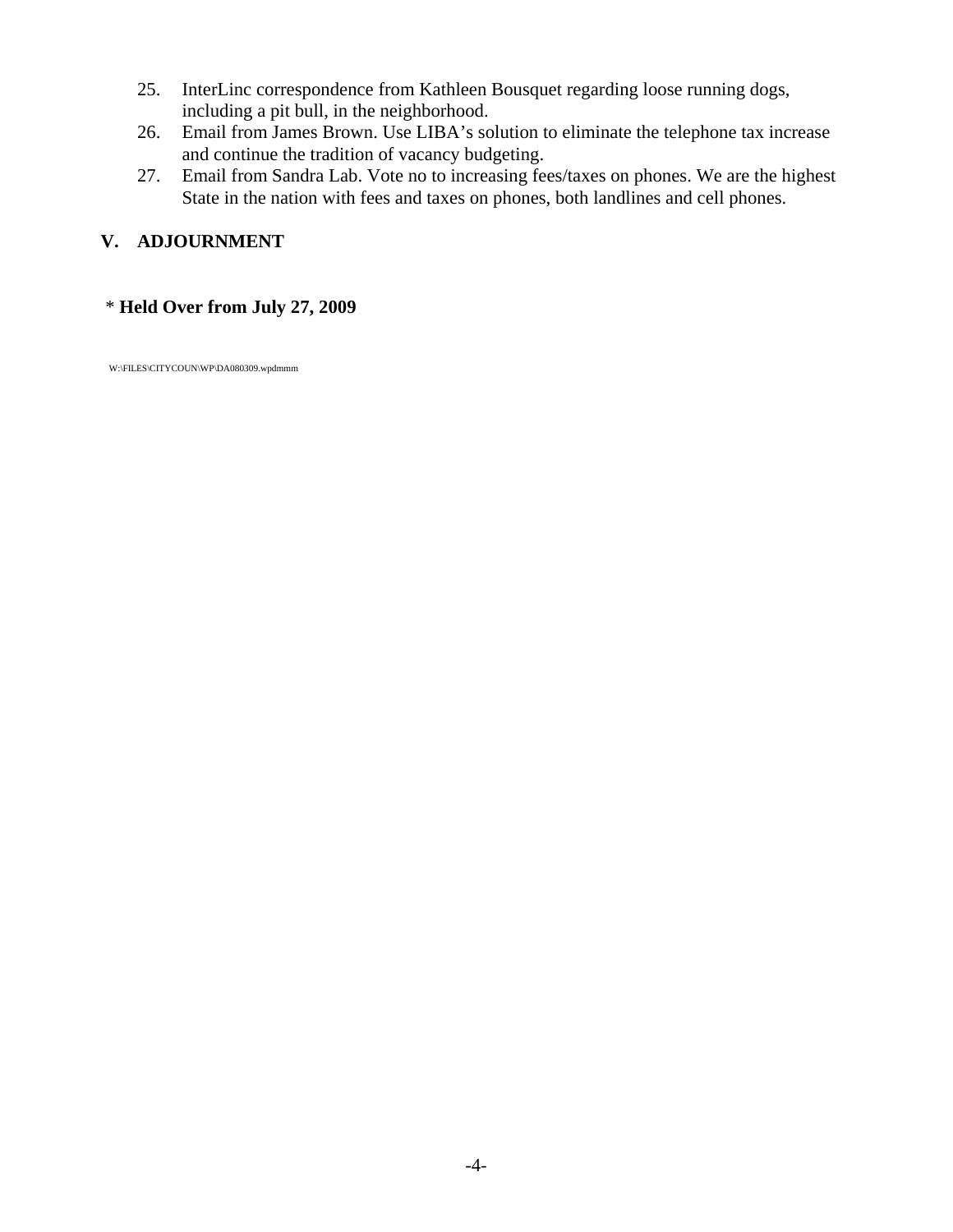### **DIRECTORS' MEETING MINUTES MONDAY, AUGUST 3, 2009 1:45 p.m. COUNTY/CITY BUILDING CONFERENCE ROOM 113**

**Council Members Present:** Doug Emery, Chair; John Spatz, Vice-Chair; Eugene (Gene) Carroll, Jayne Snyder, Jonathan Cook - - **Absent:** Jon Camp, Adam Hornung

**Others Present:** City Clerk Joan Ross; John Hendry, City Attorney; and Tammy Grammer, City Council Secretary

Mr. Emery opened the meeting at 1:48 p.m. Location Announcement of the Nebraska Open Meetings Act: A Copy of the Nebraska Open Meetings Act is Located on the Wall at the Rear of this Room.

#### **I. CITY CLERK -**

City Clerk Joan Ross stated on their Agenda today, Items 8 & 9 will be called together. *[#8, Application of Shoemaker's Truck Station, Inc. dba Shoemaker's Truck Station for a Class D liquor license at 4801 West O Street.; and #9, Manager application of David G. Shoemaker for Shoemaker's Truck Station, Inc. dba Shoemaker's Truck Station at 4801 West O Street.]*

Items 10 & 11 will be called together. *[#10, Application of Gemstone Hospitality, Inc. dba Guesthouse Inn & Suites for a Class I liquor license at 5250 Cornhusker Highway.; and #11, Manager application of Joel W. Schossow for Gemstone Hospitality, Inc. dba Guesthouse Inn & Suites at 5250 Cornhusker Highway.]*

Items 12 & 13 will be called together. *[#12, Application of ACR Corporation dba Jakes Cigars and Spirits for a Class C liquor license at 101 N. 14th Street.; and #13, Manager application of Alex C. Roskelley for ACR Corporation dba Jakes Cigars and Spirits at 101 N. 14th Street.]*

Items 14 & 15 will be called together. *[#14, Application of Kwik Shop Inc. dba Kwik Shop #680 for a Class D liquor license at 1441 N. Cotner Blvd.; and #15, Manager application of Cristina Mae Bonnet for Kwik Shop Inc. dba Kwik Shop #680 at 1441 N. Cotner Blvd.]*

For Item 16, Don Herz (Finance Director) discussed this item. The contracts were not ready in time for the council packets. The contracts are done and they are handing those out to Council right now. He will be at the meeting today and Chad from Public Works will also be there to explain. These contracts will be posted on-line. *[#16, 09-105, Authorizing the execution and delivery of Loan Contracts between the Nebraska Department of Environmental Quality and the City (Project No. C317078 and Project No. 317247) in connection with improvements to the City's wastewater collection and treatment system.]*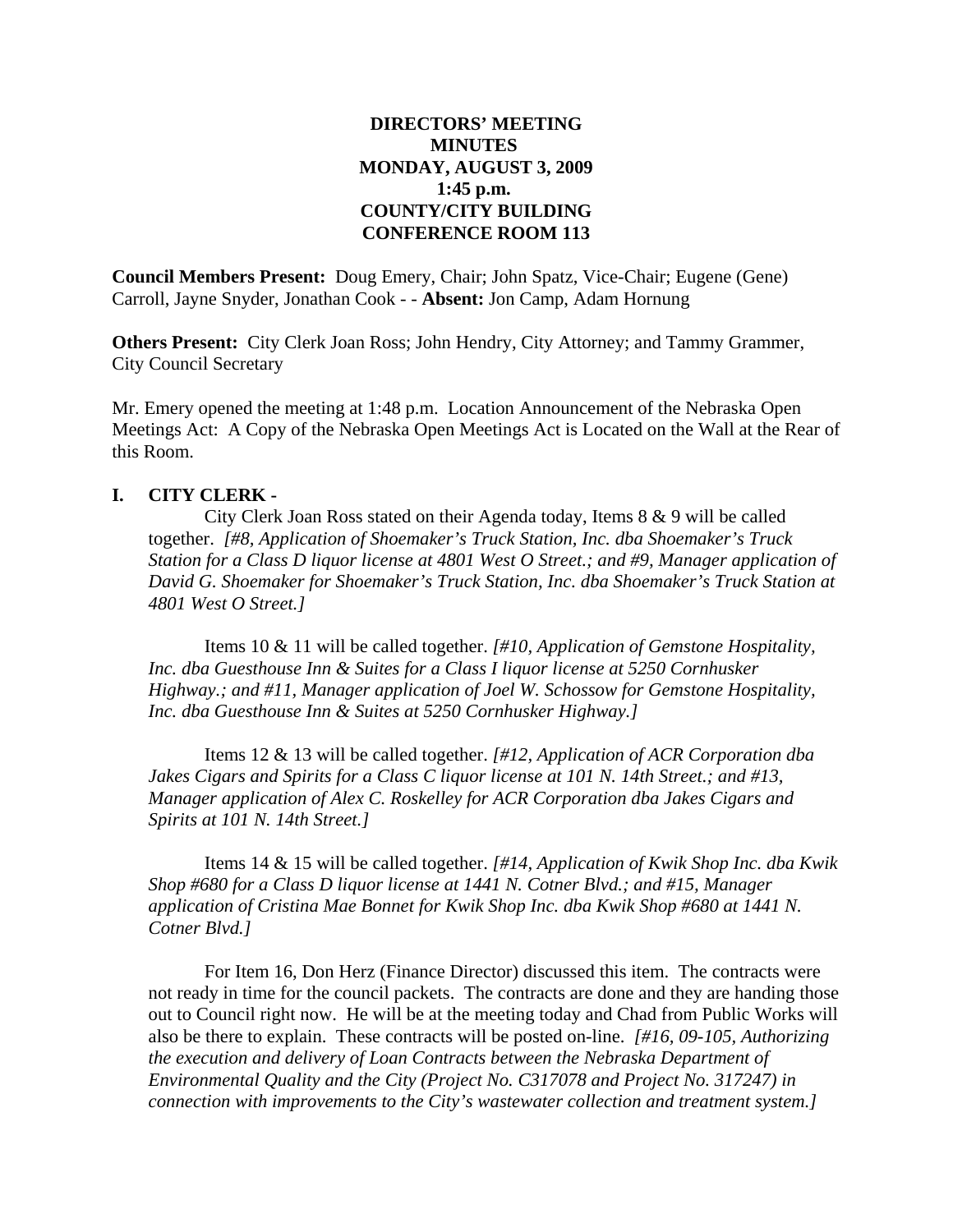City Clerk Joan Ross stated Don Taute (City Attorney's Office) will talk about several items on their agenda. Mr. Taute commented he's going to have Mark Koller (Personnel Director) address the items as well. There was discussion on Items 18, 19, 20, 21, 22, 23, 24, & 25. They are going to recommend from the Law Department today that Items 18 & 19 be placed on pending until a revised "M" contract proposal comes forward. These positions would be included within any "M" pay plan that does eventually come forward. Mr. Cook commented should they ask Fire Chief Ford and John Huff be at their public hearing today in case they have questions relating to Item 20. Council agreed they would like Chief Ford and Mr. Huff at their meeting today. Mr. Taute and Mr. Koller stated they are requesting delay for Items 18, 19, 21, 22  $& 24$ . Items 23  $& 25$  can move forward to have the public hearing and vote next week because these items relate to classifications that have absolutely nothing to do with the "M" group. Mr. Cook stated he will make the motion today. *[#18, 09-97, Amending the pay schedule for a certain employee group by creating the classification of Senior Attorney.; #19, 09-98, Amending the pay schedule for a certain employee group by revising the classification of Attorney II.; #20, 09-99, Amending the pay schedule for a certain employee group by creating the classification of Firefighter Paramedic.; #21, 09-100, Amending Chapter 2.76 of the Lincoln Municipal Code relating to the City's Personnel System by amending the Title Page to delete Section 2.76.160 Compensation Plan, Variable Merit Pay Plan; amending Section 2.76.040 Definitions, to define Excluded Employee; amending Section 2.76.130 Position and Pay Range Allocation, relating to Excluded Employees; amending Section 2.76.135 Merit Pay Plan Established, to include Excluded Employees and increase the maximum number of merit pay steps; amending Section 2.76.145 Merit Pay Plan, Administration and Requirements for Advancement, to include the newly defined Excluded Employees; amending Section 2.76.150 Merit Pay Plan, Pay Increases for Exceptional Service, to include the newly defined Excluded Employees; amending 2.76.155 Longevity Pay to adjust the annual longevity pay plan relating to certain "N" and Excluded Employees; deleting all of Section 2.76.160 Variable Merit Pay Plan; amending Section 2.76.175 Promotion, Transfer, Demotion or Temporary Promotion relating to the newly defined Excluded Employees; amending Section 2.76.200 Temporary Assignment to a Higher Classification relating to the newly defined Excluded Employees; amending Section 2.76.380 Sick Leave with Pay, as it relates to employees with a pay range prefixed by M, A, C, E, N, or X; and amending Section 2.76.395 Vacation Leave with Pay as it relates to employees with a pay range prefixed by M; and repealing 2.76 Title Page and Sections 2.76.040, 2.76.130, 2.76.135, 2.76.145, 2.76.150, 2.76.155, 2.76.160, 2.76.175, 2.76.200, 2.76.380, and 2.76.395 of the Lincoln Municipal Code as hitherto existing.; #22, 09-101, Amending Chapter 2.78 of the Lincoln Municipal Code relating to the City's Personnel System by amending Section 2.78.010 Compensation Plan Established to exclude employees with a pay range prefixed by M; amending Sections 2.78.020 Annual Leave, 2.78.025 Variable Merit Pay Plan, and 2.78.030 Sick Leave to delete the references to employees with a pay range prefixed by the letter M; and repealing 2.78 Title Page and Sections 2.78.010, 2.78.020, 2.78.025, and 2.78.030 of the Lincoln Municipal Code as hitherto existing.; #23, 09-102, Amending the pay schedule for a certain employee group by adjusting the hourly pay range schedule and schedules of annual, monthly, biweekly and hourly pay range equivalents for employees of the City of Lincoln whose classifications are assigned to pay ranges prefixed by the letter*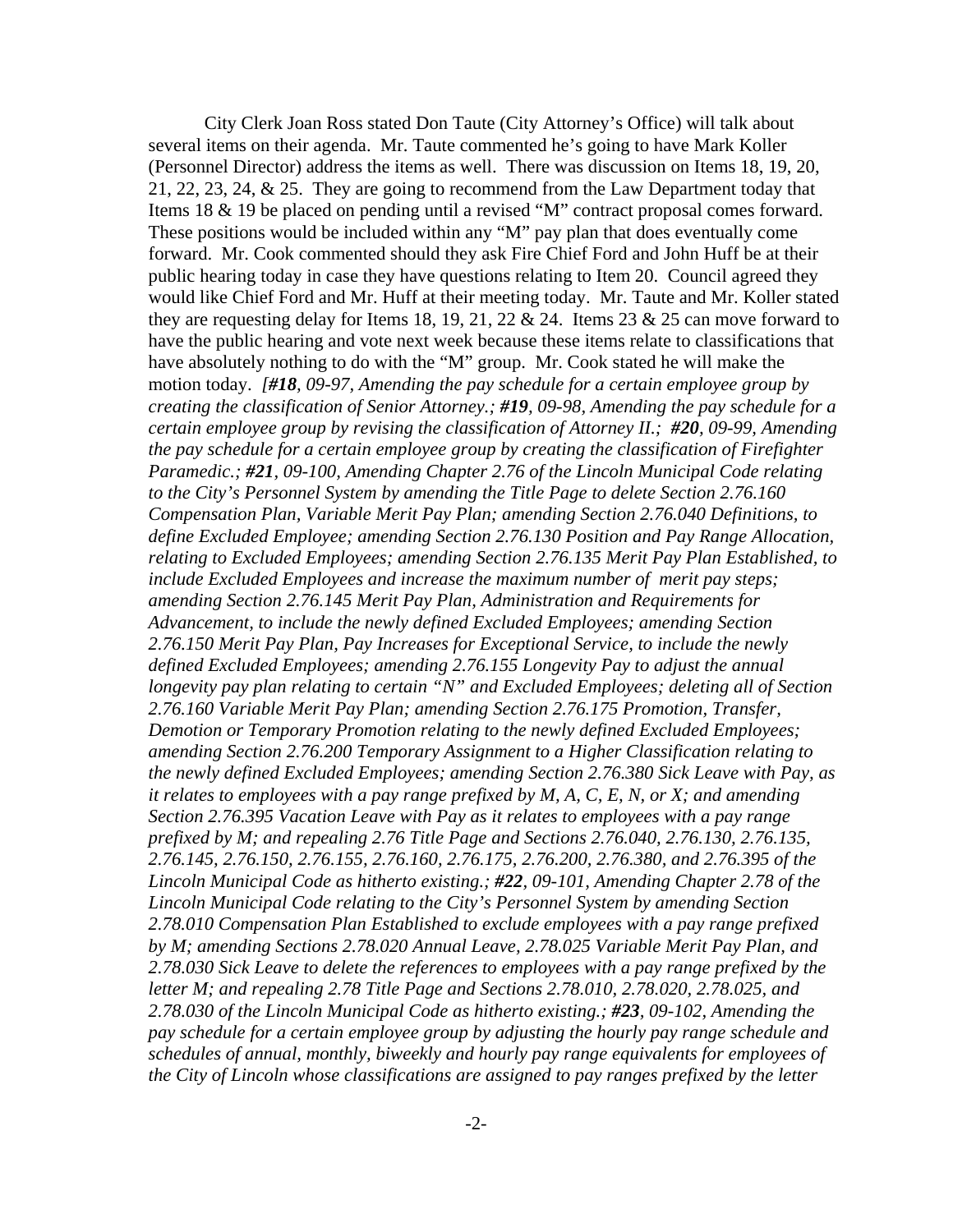*"E" to be effective August 20, 2009.; #24, 09-103, Amending the pay schedule for a certain employee group by adjusting the hourly pay range schedule and schedules of annual, monthly, biweekly and hourly pay range equivalents for employees of the City of Lincoln whose classifications are assigned to pay ranges prefixed by the letter "M" to be effective August 20, 2009.; and #25, 09-104, Amending the pay schedule for a certain employee group by adjusting the hourly pay range schedule and schedules of annual, monthly, biweekly and hourly pay range equivalents for employees of the City of Lincoln whose classifications are assigned to pay ranges prefixed by the letter "X" to be effective August 20, 2009.]*

For Item 27, they have a Motion-To-Amend #1. *[#27, 09R-134, Waiver No. 09006 – Application of the Kansas-Nebraska Association of Seventh Day Adventists for The New Creation Church to waive the parking lot surfacing requirement pursuant to Section 27.67.100(c) of the Lincoln Municipal Code on property generally located at the northeast corner of the intersection of South Coddington Avenue and West Old Cheney Road.]*

For Item 33, they have a Motion-To-Amend #1. *[#33, 09-95, Amending Chapter 22.05 of the Lincoln Municipal Code relating to the Lincoln Construction Sign Code by amending Section 22.05.010 to revise the title of the code; by amending Section 22.05.020 to delete definitions and to provide that terms shall have the same meaning as defined in Chapter 27.69 of the Lincoln Municipal Code; by amending Section 22.05.030 to provide specific reference for exceptions; by amending Section 22.05.050 to modify the listing of signs for which a permit is not required; by amending Section 22.05.060 to include new sign permit fees, to increase other fees, and to provide that no refund shall be issued on a permit where the required refund amount is less than \$50.00; by amending Section 22.05.080 to clarify that sign clearance from overhead electrical conductors shall be that required by the current edition of the Lincoln Electrical Code or as recommended by the serving utility company and by deleting Table 22.05.080; by amending Section 22.05.090 to clarify that a reference is to the current edition of the Lincoln Electrical Code; by amending Section 22.05.100 to provide construction standards for freestanding signs and to delete reference to pole signs; by repealing Section 22.05.110 and 22.05.120 relating to ground signs and roof signs, respectively; by amending Section 22.05.160 to provide that electric signs and electric equipment used in connection with illuminated signs shall be installed in accordance with the current edition of the Lincoln Electrical Code; by amending Section 22.05.170 to clarify that signs on vehicles which are used for the primary purpose of being a sign are not permitted; by amending Section 22.05.190 to prohibit temporary ground signs except as provided in Section 22.05.170; and repealing Sections 22.05.010, 22.05.020, 22.05.030, 22.05.050, 22.05.060, 22.05.080, 22.05.090, 22.05.100, 22.05.150, 22.05.170, and 22.05.190 of the Lincoln Municipal Code as hitherto existing.]*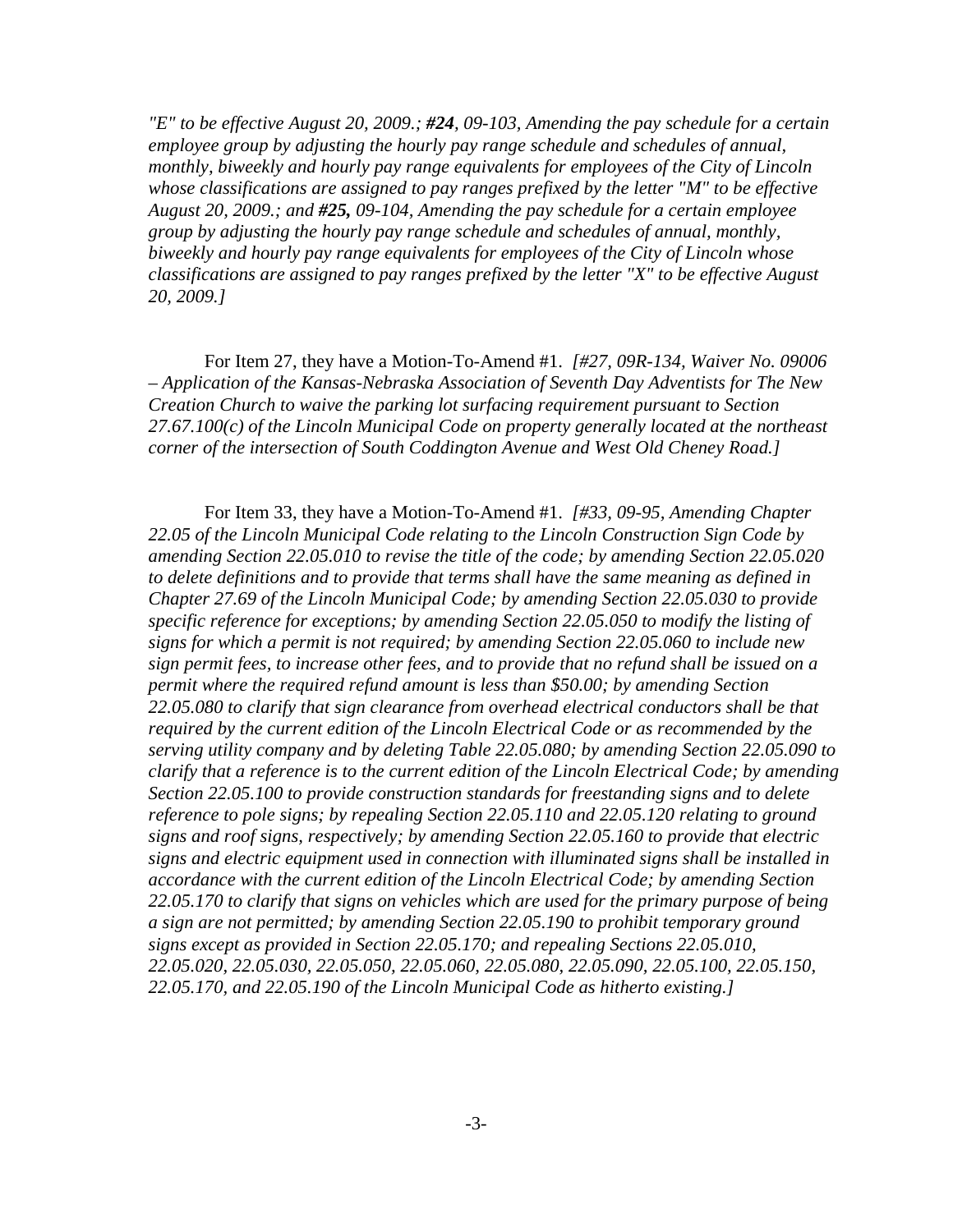Mr. Cook commented question on Items 43 & 44 the increases relating to water and sewer budgets. Could they schedule the public hearing to be with the entire budget. He thinks they should delay the vote on these two items until August  $24<sup>th</sup>$  to go along with the entire budget package. Council agreed to have the public hearing with the budget on August  $10^{th}$  at 2:30 p.m. and action on August  $24^{th}$  with the entire budget package. *[#43, 09R-138, Approving a new schedule for wastewater use charges commencing November 2009.; and #44, 09R-139, Approving a new schedule for water use charges commencing November 2009.]*

City Clerk Joan Ross commented even though they're having a big public hearing on August  $10<sup>th</sup>$  when this Resolution comes forward technically they always have another public hearing on the agenda which would be on August  $24<sup>th</sup>$ . There's rarely not much input but they've had like two people com in and so on all the items they're wanting action will they flow under public hearing with action the same time. There was discussion on this issue. Mr. Cook suggested August  $10<sup>th</sup>$  be the public hearing on the budget and not have another one on August  $24<sup>th</sup>$  that this date would just be the vote.

#### **II. CORRESPONDENCE FROM THE MAYOR & DIRECTORS TO COUNCIL -**

#### **MAYOR -**

- \*1. NEWS RELEASE RE: Date changed for open house on street projects. Now set for 08/03/09 at Mickle Middle School, 2500 N. 67<sup>th</sup> Street. - NO COMMENTS
- \*2. NEWS RELEASE RE: Mayor issues statement on Council budget votes. NO **COMMENTS**
- \*3. Washington Report July 17, 2009. NO COMMENTS
- 4. NEWS ADVISORY RE: Mayor Beutler will discuss the City's labor union contracts at a news conference on  $07/30/09$  at 10:00 a.m., Mayor's Conference Room, 555 S.  $10<sup>th</sup>$ Street. - NO COMMENTS
- 5. NEWS RELEASE RE: Mayor Commends Employee Unions For Cooperation Average salary increase lowest in last 40 years. - NO COMMENTS
- 6. Washington Report July 24, 2009. NO COMMENTS

#### **DIRECTORS -**

#### **FINANCE/BUDGET -**

\*1. Memo from Steve Hubka - RE: July sales tax reports reflecting May activity: - - - NO **COMMENTS**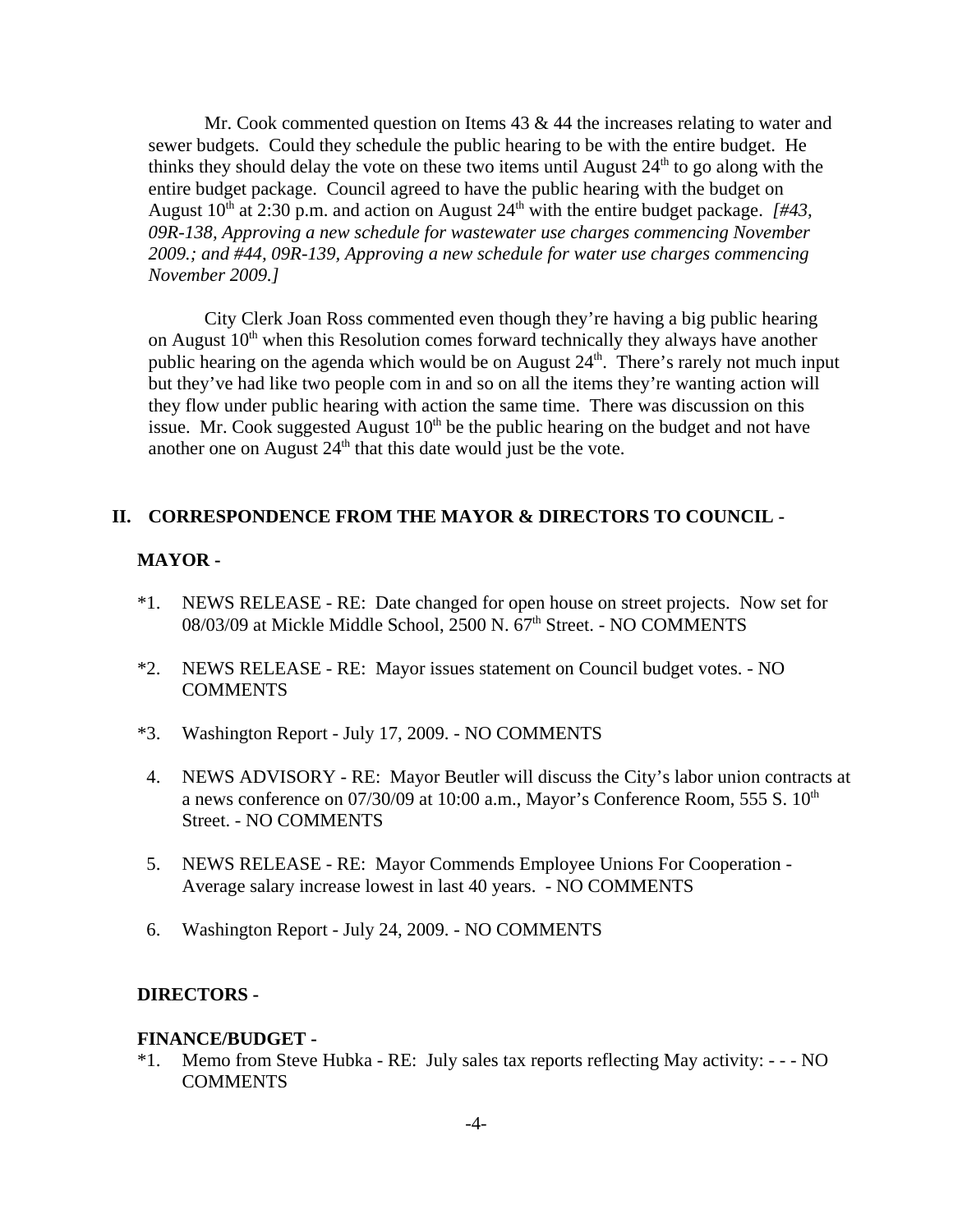- a.) Actual Compared to Projected Sales Tax Collections;
- b.) Gross Sales Tax Collections (With Refunds Added Back In) 2003-2004 through 2008-2009;
- c.) Sales Tax Refunds 2003-2004 through 2008-2009; and
- d.) Net Sales Tax Collections 2003-2004 through 2008-2009.
- \*2. Memo from Sherry Wolf-Drabal RE: Status in Mayor's budget of positions held in the hiring freeze. - NO COMMENTS
	- 1.) Fiscal Year 2008-09 requisitions for hiring review; requisitions; on hold- to be rated; on hold-sent for interviews; and hold. - NO COMMENTS
	- 3. Material RE: Vacancy/turnover savings amounts in the last two City budgets. NO **COMMENTS**

### **FINANCE/TREASURER -**

1. Monthly City Cash Report - June 2009. - NO COMMENTS

#### **HEALTH -**

 1. NEWS RELEASE - RE: Livewell Challenge Helps People Move More and Lose Weight. - NO COMMENTS

### **PLANNING -**

1. July 2009 City Board of Zoning Appeals Meeting cancelled. - NO COMMENTS

### **PUBLIC WORKS/STARTRAN -**

 1. Response Letter to Ms. Jean Ford from Larry Worth - RE: Thanking her for correspondence describing the exemplary performances of several StarTran staff (Ms. Ford's letter attached and listed under Miscellaneous #20). - NO COMMENTS

#### **URBAN DEVELOPMENT -**

1. Memo from David Landis - RE: 2240 "Q" Street (Council received copies of the memo before the meeting on 07/27/09). - NO COMMENTS

### **III. COUNCIL RFI'S & CITIZENS CORRESPONDENCE TO INDIVIDUAL COUNCIL MEMBERS -**

#### **JON CAMP -** Absent

- \*1. Letter & Article from Rosina Paolini RE: Do not charge an admission fee to the Pioneer Nature Center. - NO COMMENTS
- \*2. Response to Ty Westover RE: His email on the proposed telecom tax. NO COMMENTS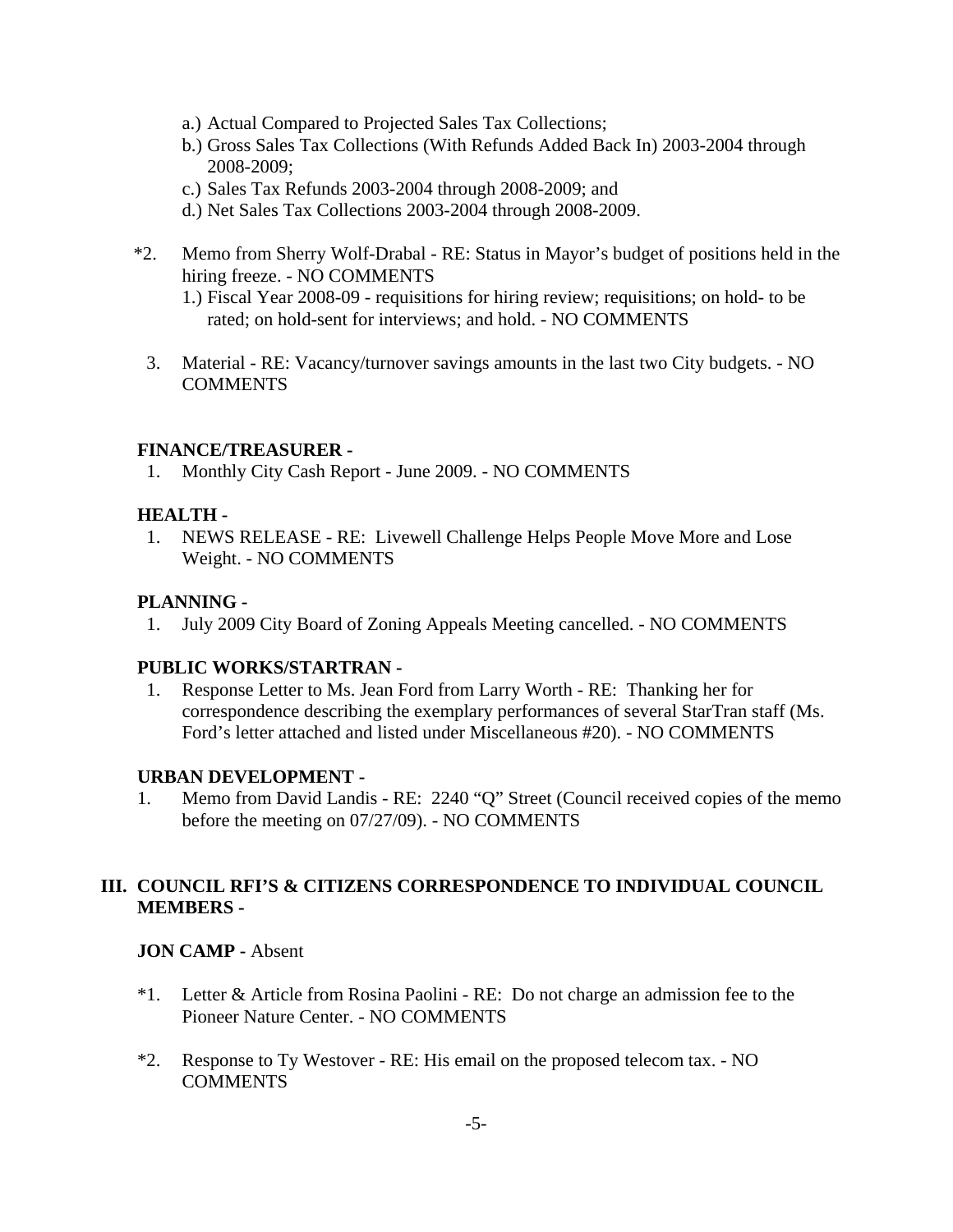- \*3. Request to Greg MacLean, Public Works & Utilities Director RE:  $9<sup>th</sup>$  & Harrison Traffic Warning Device (RFI #90 - 07/22/09). - NO COMMENTS
- \*4. Request to Mike Lang, Economic Development Coordinator, and Fred Hoke, Building & Safety Director - RE: Research done to investigate Development Service Centers in other cities. - NO COMMENTS
- \*5. E-Mail to Lynn Johnson, Parks & Recreation Director, and Steve Hubka, Budget Officer - RE: Crawford Trust. - NO COMMENTS
- \*6. E-Mail to John Cripe, Classification and Compensation Manager; and response from John Cripe - RE: Matrix for union contracts. - NO COMMENTS
- 7. E-Mail from Bryan VanDeun RE: No Phone Tax. Put the savings policy back. NO **COMMENTS**
- 8. Response E-Mail to Tom Hanthorn RE: Telecom occupation tax. NO COMMENTS
- 9. E-Mail from Kent Peterson RE: Just because there is a revenue shortfall from year to year the response cannot be to raise taxes. - NO COMMENTS
- 10. E-Mail to Mayor Chris Beutler RE: Asking if his name has been sent to the City Council for approval to continue service as a Public Building Commission representative. - NO COMMENTS
- 11. E-Mail to Fire Chief Ford RE: Ambulance rate increases and LRF call breakdown. NO COMMENTS
- 12. E-Mail to Council Colleagues RE: Support for LES Smart Grid Application with correspondence from Lincoln Electric System and Councilman Emery. - NO COMMENTS
- 13. E-Mail to Sherrie Meints RE: Proposed ambulance rate increases. NO COMMENTS

#### **EUGENE CARROLL -** No Comments

#### **JONATHAN COOK** -

Mr. Cook stated he would like to speak with Greg MacLean (Public Works & Utilities Director) after the Directors' Meeting today.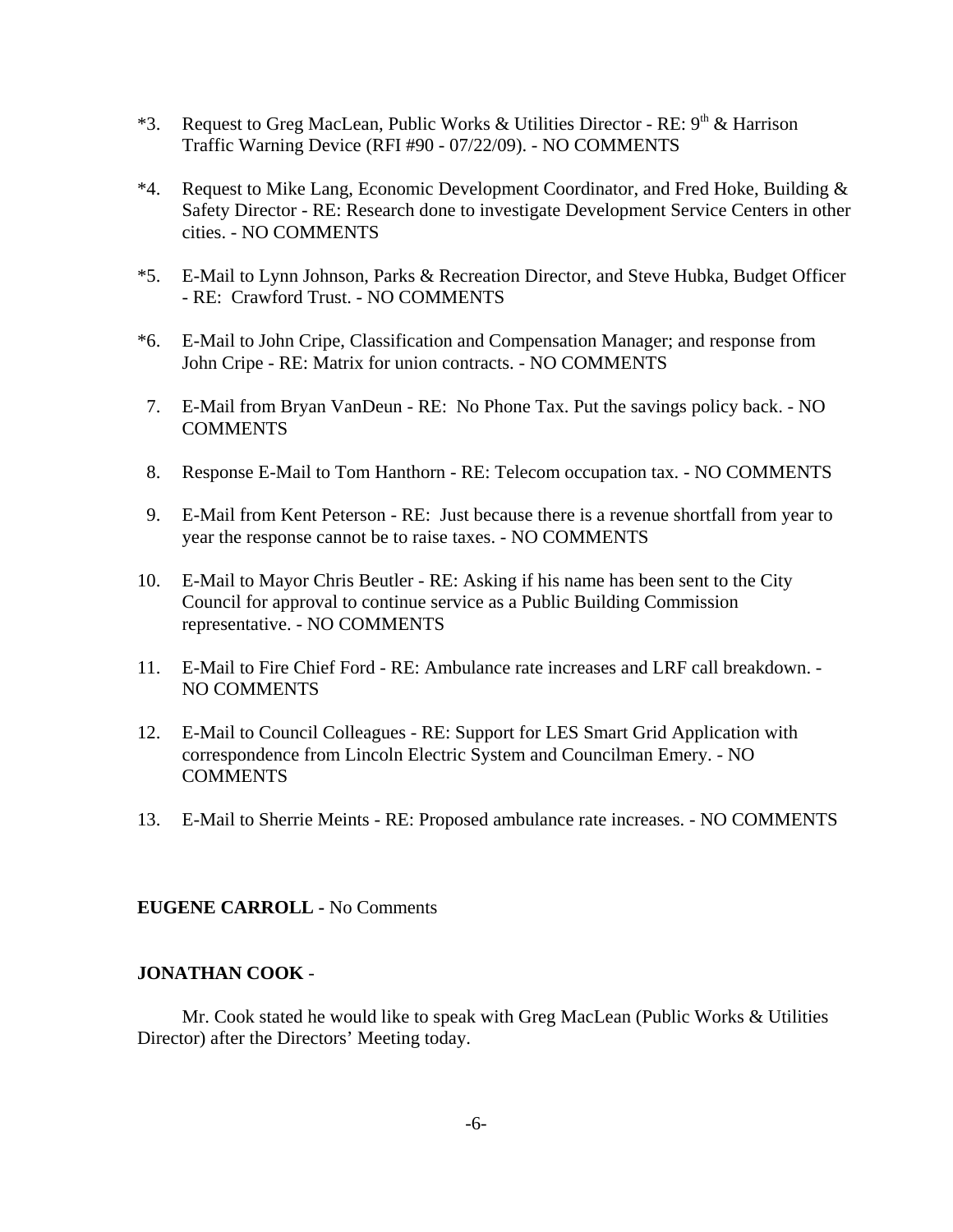Mr. Cook commented when they discussed the meeting time they were going to have the Directors' Meeting at 2:00 p.m. with Organizational Meeting following and any Pre-Councils before 2:00 p.m. But this week everything was moved back 15 minutes and an executive session followed. Mr. Emery stated there was somebody who could not be here until after 2:00 p.m., they will be here at 2:30 p.m. Mr. Cook commented so normally they will have the Directors' Meeting at 2:00 p.m. Mr. Emery stated that's correct.

- \*1. E-Mail from Sue & Ron Samson RE: Not charging fees for the Pioneers Park Nature Center with possible funding ideas and a thank you for supporting the neighborhood libraries and swimming pools. - NO COMMENTS
- 2. Two letters from Keith Herbster, and copy of JP Lauterbach letter, concerning the new pool area at the Cooper YMCA. - NO COMMENTS

#### **DOUG EMERY -**

Mr. Emery asked Fire Chief Ford if he will be at the meeting today to answer questions during public hearing Fire Chief Ford replied he will be at the meeting.

 1. E-Mail from Gene Herzberg - RE: Do not do the telecom tax increase. Cut spending and don't raise taxes. - NO COMMENTS

#### **ADAM HORNUNG -** No Comments

**JAYNE SNYDER -** No Comments

**JOHN SPATZ -** No Comments

#### **IV. CORRESPONDENCE FROM CITIZENS TO COUNCIL -**

- $*1.$  E-Mail from Sherm Bastron RE: Being charged an Occupation Tax at the North  $48<sup>th</sup>$ Street transfer station. - NO COMMENTS
- \*2. E-Mail from Emily Levine RE: Saddened by recent proposal to begin charging to enter the Chet Ager Nature Center at Pioneer Park. - NO COMMENTS
- 3. E-Mail from Dennis Spickelmeier RE: Spending money to replace one of the newest roads in Lincoln, West Van Dorn Street, when we need a true bypass around Lincoln. - NO COMMENTS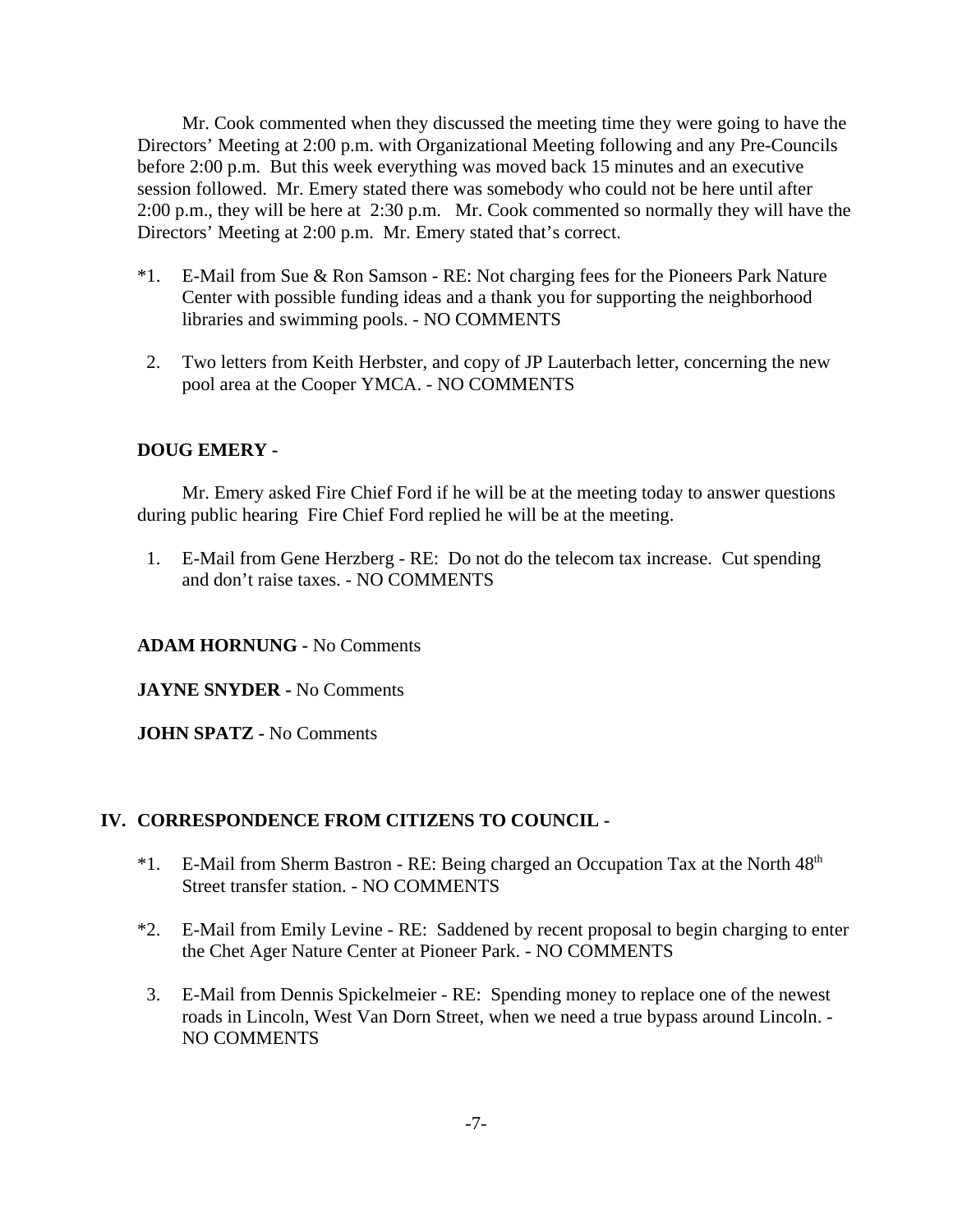- 4. E-Mail from Jeff Hebb RE: Eliminate the telecom tax increase and continue the vacancy budgeting. - NO COMMENTS
- 5. E-Mail from Mike Friend RE: Cell Phone Tax. NO COMMENTS
- 6. E-Mail from Bill Budler RE: NO on Telecom Tax. NO COMMENTS
- 7. E-Mail from Mark Bronder RE: Vacancy Savings Find a middle ground and reduce the proposed increase. - NO COMMENTS
- 8. E-Mail from Renee Tewes RE: Now is a poor time to increase taxes on businesses. NO COMMENTS
- 9. E-Mail from Betty Cummings RE: Agree with LIBA's solution of eliminating the tax increase and continue vacancy budgeting. - NO COMMENTS
- 10. E-Mail from Luke Mitchell RE: Continue using vacancy budgeting and eliminate the telecom tax increase. - NO COMMENTS
- 11. E-Mail from Mary Jo Bousek RE: Do not add another tax to our telephone bills, or any other asset. Use the personal vacancy savings. - NO COMMENTS
- 12. E-Mail from Jodi Delozier RE: Urge Council to make reductions within the budget before considering any tax increases. - NO COMMENTS
- 13. E-Mail from Deb Bell RE: Proposed telecom tax increase. There are other ways to pay our obligations rather than increasing taxes. - NO COMMENTS
- 14. E-Mail from Monte Froehlich RE: Seriously consider using the vacancy savings and not increasing taxes. - NO COMMENTS
- 15. E-Mail from Jim Johnson RE: Against telecom tax increase, follow the job vacancy policy. - NO COMMENTS
- 16. E-Mail from Carolyn Groth RE: Do not vote for the Mayor's proposed cell/land line phone tax increase. - NO COMMENTS
- 17. E-Mail from Jeff Sneller RE: No phone tax increase. NO COMMENTS
- 18. E-Mail from Kent Thompson RE: Consider tax decreases. Prioritize services by greatest need. - NO COMMENTS
- 19. E-Mail from Karissa Vieth RE: Use the vacancy savings instead of raising taxes. NO COMMENTS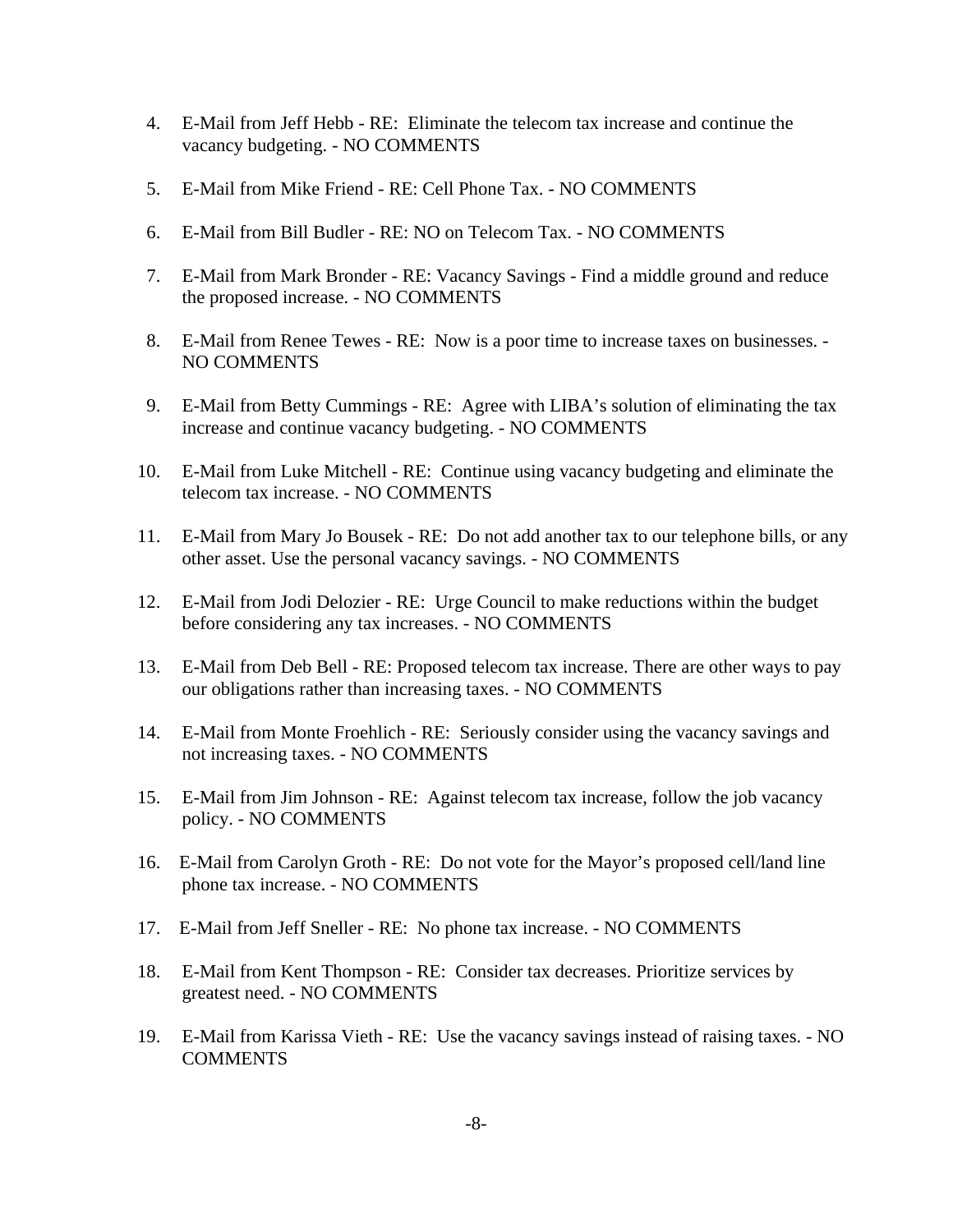- 20. Letter from Jean Ford RE: Thanking Star Tran and all who put great efforts into helping make city transportation such an effective viable source for those who need, rely, and prefer, the bus system. - NO COMMENTS
- 21. E-Mail from Marge Schlitt RE: Disturbed about possibly paying an entry fee to the Pioneer Park Nature Center. - NO COMMENTS
- 22. E-Mail from Terry Kreifels RE: Consider removing the increased taxes on telecom services proposed in the mayors new budget. Construction is already struggling due to impact fees we have implemented in recent years. - NO COMMENTS
- 23. E-Mail from Roy Christensen RE: Use common sense and use the vacancy accounting method. No more tax increases. - NO COMMENTS
- 24. E-Mail from Nancy Muehling RE: Eliminate the new tax on our phone/call bills. Urge using the vacancy budgeting. - NO COMMENTS
- 25. E-Mail from Kathleen Bousquet RE: Loose running dogs, including a pit bull, in the neighborhood. - NO COMMENTS
- 26. E-Mail from James Brown RE: Use LIBA's solution to eliminate the telephone tax increase and continue the tradition of vacancy budgeting. - NO COMMENTS
- 27. E-Mail from Sandra Lab RE: Vote no to increasing fees/taxes on phones. We are the highest State in the nation with fees and taxes on phones, both land lines and cell phones. - NO COMMENTS

# **ADDENDUM - (For August 3rd)**

#### **I. CITY CLERK -** None

### **II. CORRESPONDENCE FROM THE MAYOR & DIRECTORS TO COUNCIL** -

#### **MAYOR -**

- 1. NEWS ADVISORY RE: Mayor Beutler's Public Schedule Week of August  $1<sup>st</sup>$  through August 7, 2009 - Schedule subject to change. - NO COMMENTS
- 2. NEWS RELEASE RE: Load Limits Posted For Bridge. NO COMMENTS